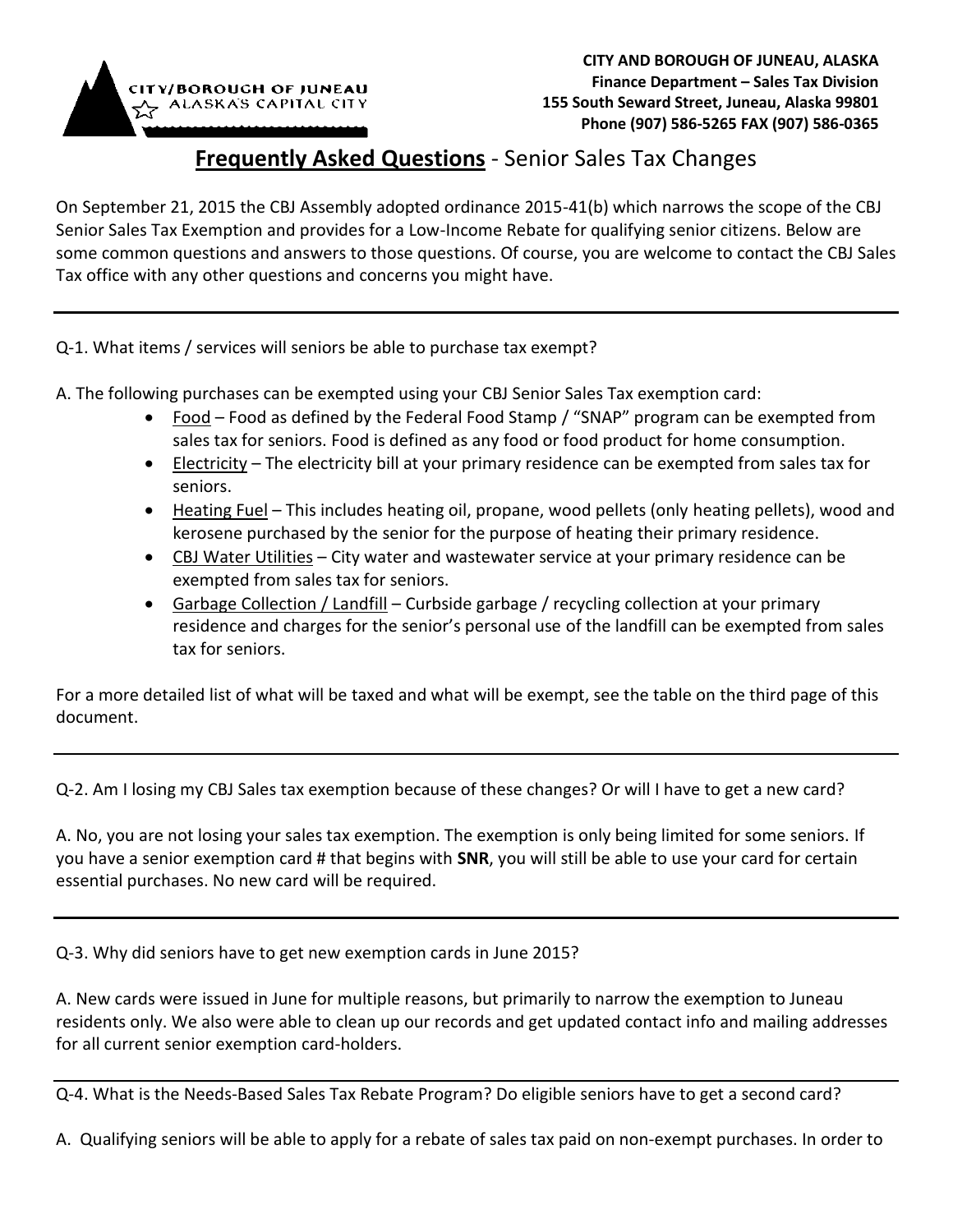qualify, a senior must:

- Apply by June 30,
- Be issued a senior citizen tax exemption card prior to June 30,
- And have an income level not exceeding 250% of the US Federal Poverty Guidelines for the State of Alaska.

Q-5. How do I apply for the rebate?

A. An application form will be made available for the senior and their spouse. Proof of income such as a Federal Income tax return from the prior year must be submitted. The application and proof of income must be submitted by June 30. You will need to reapply for the rebate each year you are eligible.

## Q-6. Will my income information and SSN# be kept secure?

A. Yes. The Sales tax office handles confidential information securely every day. Your personal information will not be shared and will be kept safe. Rebate applications & income tax returns will be stored in a locked cabinet, then stored electronically after being processed. SSN#s on the income tax returns will be blacked out as they are not needed.

Q-7. How will merchants be affected?

A. With these changes, the huge majority of merchants will no longer need to worry about documenting senior exempt transactions. It is estimated that only about 20 merchants out of 4,000+ will be selling "essential" items.

Each merchant selling "essential" items will be provided educational information on the senior exemption changes by CBJ Sales Tax and worked with to ensure their understanding and compliance with the changes.

Q-8. Will the public be notified of these changes? How?

A. Yes. The Sales Tax office is preparing detailed written information and guidance for both the senior population and CBJ Merchants.

Each senior citizen who has been issued a tax exempt card will be sent a letter outlining the new rules in detail. We are anticipating these letters will be sent early November 2015. Affected merchants will also be sent industry specific guidance on the changes.

Q-9. When will these changes become effective?

| A. Both the "essential items" piece and the "Needs-Based" rebate piece will become effective                     |
|------------------------------------------------------------------------------------------------------------------|
| <b>January 1, 2016</b> . For the rest of 2015, your exemption card can be used on all purchases for your own use |
| and consumption.                                                                                                 |